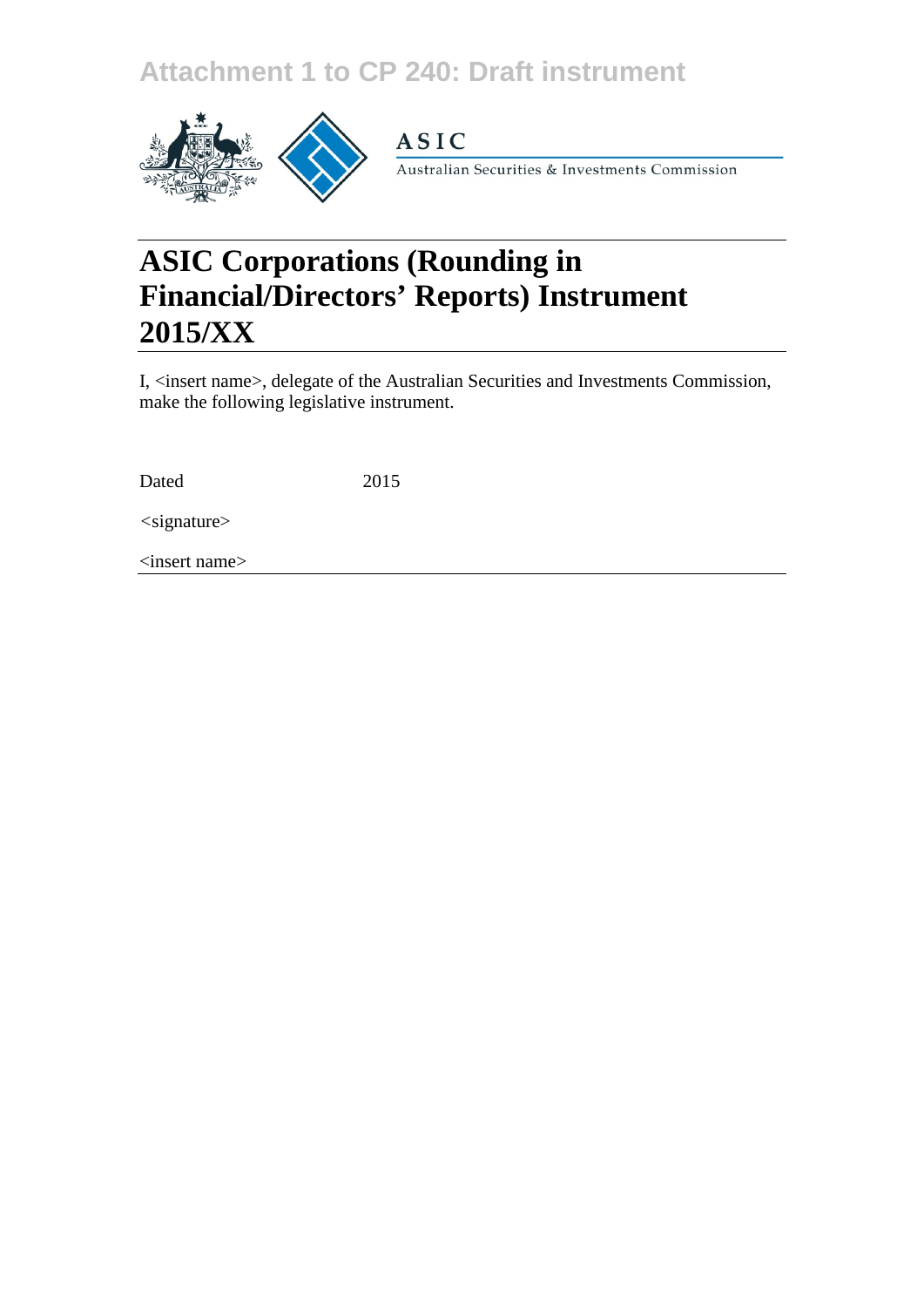## **Contents**

| <b>Part 1-Preliminary</b>  |  |
|----------------------------|--|
|                            |  |
|                            |  |
|                            |  |
|                            |  |
| Part 2—Order and exemption |  |
|                            |  |
|                            |  |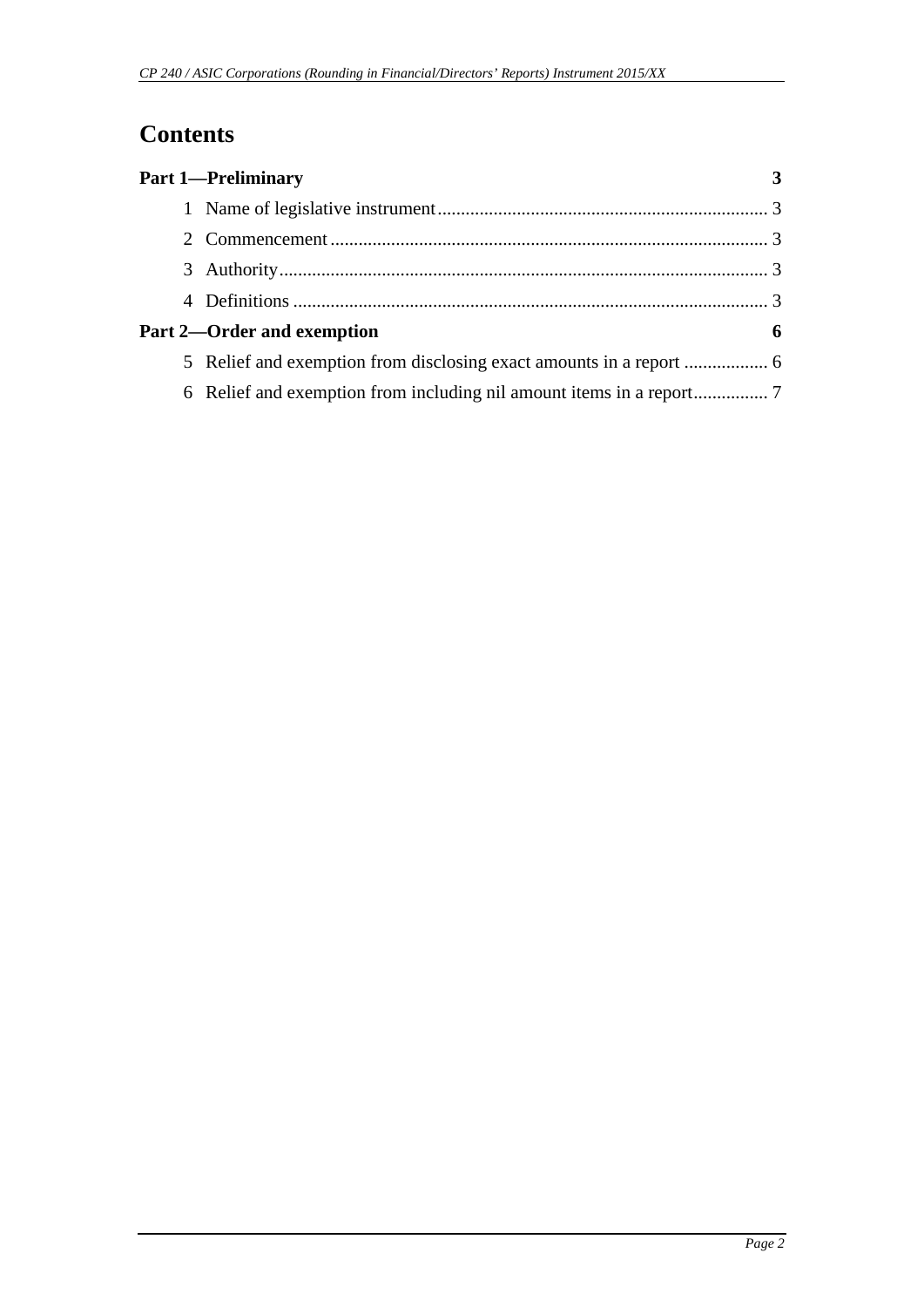### <span id="page-2-1"></span><span id="page-2-0"></span>**Part 1—Preliminary**

#### **1 Name of legislative instrument**

This instrument is *ASIC Corporations (Rounding in Financial/Directors' Reports) Instrument 2015/XX*.

#### <span id="page-2-2"></span>**2 Commencement**

This instrument commences on the day after it is recorded in the Federal Register of Legislative Instruments in electronic form.

Note: The register may be accessed a[t www.comlaw.gov.au.](http://www.comlaw.gov.au/)

#### <span id="page-2-3"></span>**3 Authority**

This instrument is made under subsections 341(1) and 992B(1) of the *Corporations Act 2001*.

#### <span id="page-2-4"></span>**4 Definitions**

In this instrument:

*alternative rounding factor* means, in relation to a rounding factor, any of the following amounts which is less than the rounding factor:

- (a)  $1/10^{th}$  of 1 cent:
- (b) 1 cent;
- $(c)$  \$1;
- (d) \$1,000;
- (e) \$100,000.

*Act* means the *Corporations Act 2001*.

#### *eligible report* means:

- (a) a financial report;
- (b) a directors' report required by section 298 or section 302 of the Act;
- (c) a profit and loss statement and balance sheet required by section 989B of the Act.

*entity* means any of the following:

(a) a company;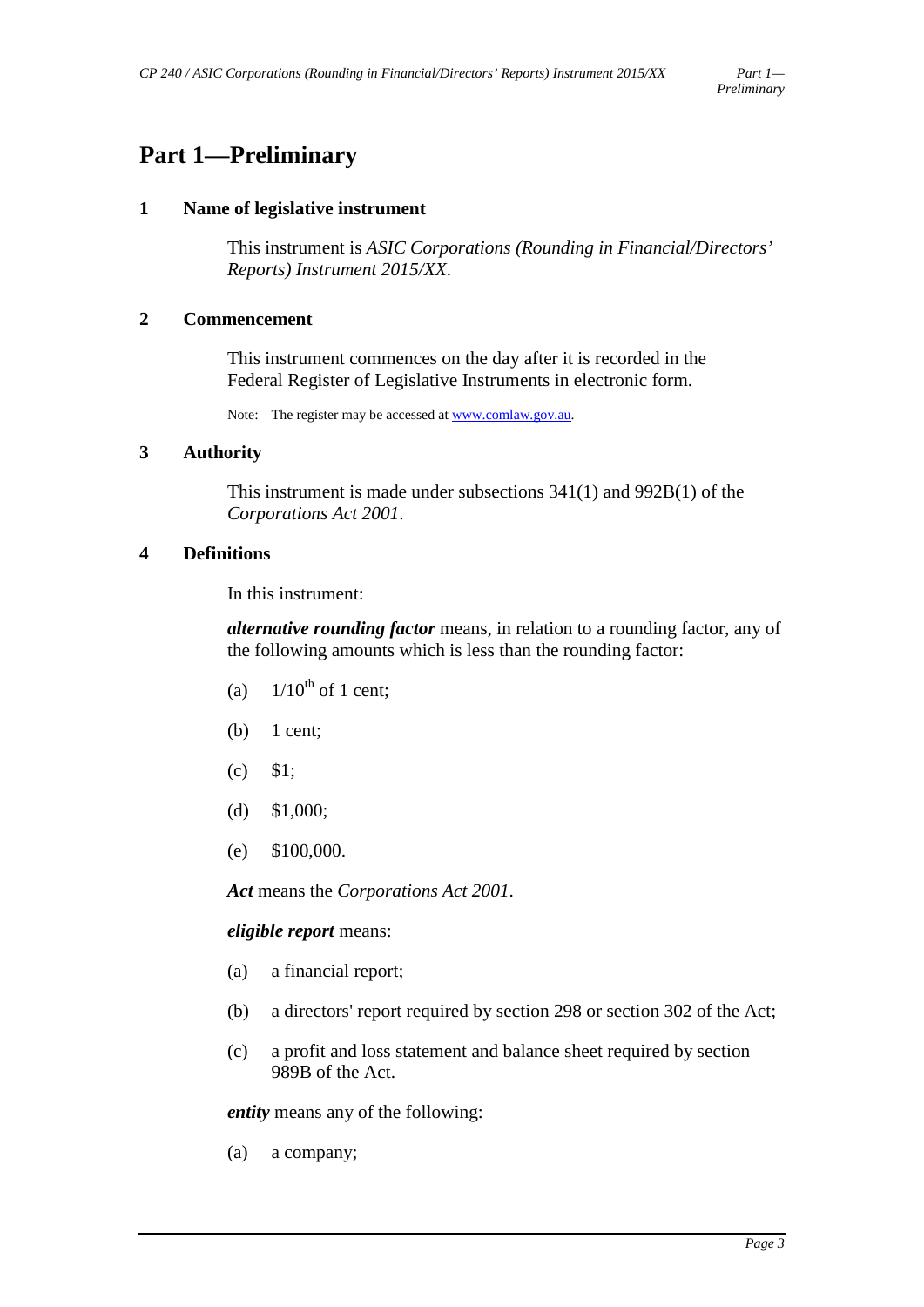*Preliminary*

- (b) a registered scheme;
- (c) a disclosing entity;
- (d) a financial services licensee.

*rounding factor* means, in relation to an amount that is required or permitted to be stated exactly in an eligible report:

- (a) \$1,000, in relation to an entity with total assets in its own or its consolidated balance sheet at the end of the relevant period of more than \$1,000,000,000, in respect of:
	- (i) details, values and aggregates required to be disclosed in the directors' report under paragraph  $300(1)(g)$ , subsections 300(8), (9), (11B) and (11C), paragraph 300(13)(a) and paragraphs  $300A(1)(c)$  and  $(1)(e)$  of the Act;
	- (ii) amounts required to be disclosed under paragraph 50 of Accounting Standard AASB 2 *Share-based Payment* (*AASB 2*);
	- (iii) remuneration of auditors required to be disclosed under paragraph 10 of Accounting Standard AASB 1054 *Australian Additional Disclosures*;
	- (iv) compensation of key management personnel required to be disclosed under paragraph 17 of Accounting Standard AASB 124 *Related Party Disclosures* (*AASB 124*); and
	- (v) transactions between related parties required to be disclosed under paragraphs 18 and 19 of AASB 124;
- (b)  $1/10^{th}$  of 1 cent, in respect of amounts required to be disclosed in accordance with paragraphs 66 to 69 of Accounting Standard AASB 133 *Earnings per Share*;
- (c) 1 cent, in relation to amounts required to be disclosed in accordance with paragraphs 44 and 46 of AASB 2 and paragraphs  $300(6)(c)$ ,  $(7)(d)$  and  $(7)(e)$  of the Act;
- (d) \$1, in relation to an entity with total assets in its own or its consolidated balance sheet at the end of the relevant period of more than \$10,000,000 but not more than \$1,000,000,000, in respect of the items listed in subparagraphs  $(a)(i)$  to  $(v)$ ;
- (e) \$1,000, for all other purposes in relation to an entity with total assets of more than \$10,000,000 and not more than \$1,000,000,000, in its own or its consolidated balance sheet at the end of the relevant period;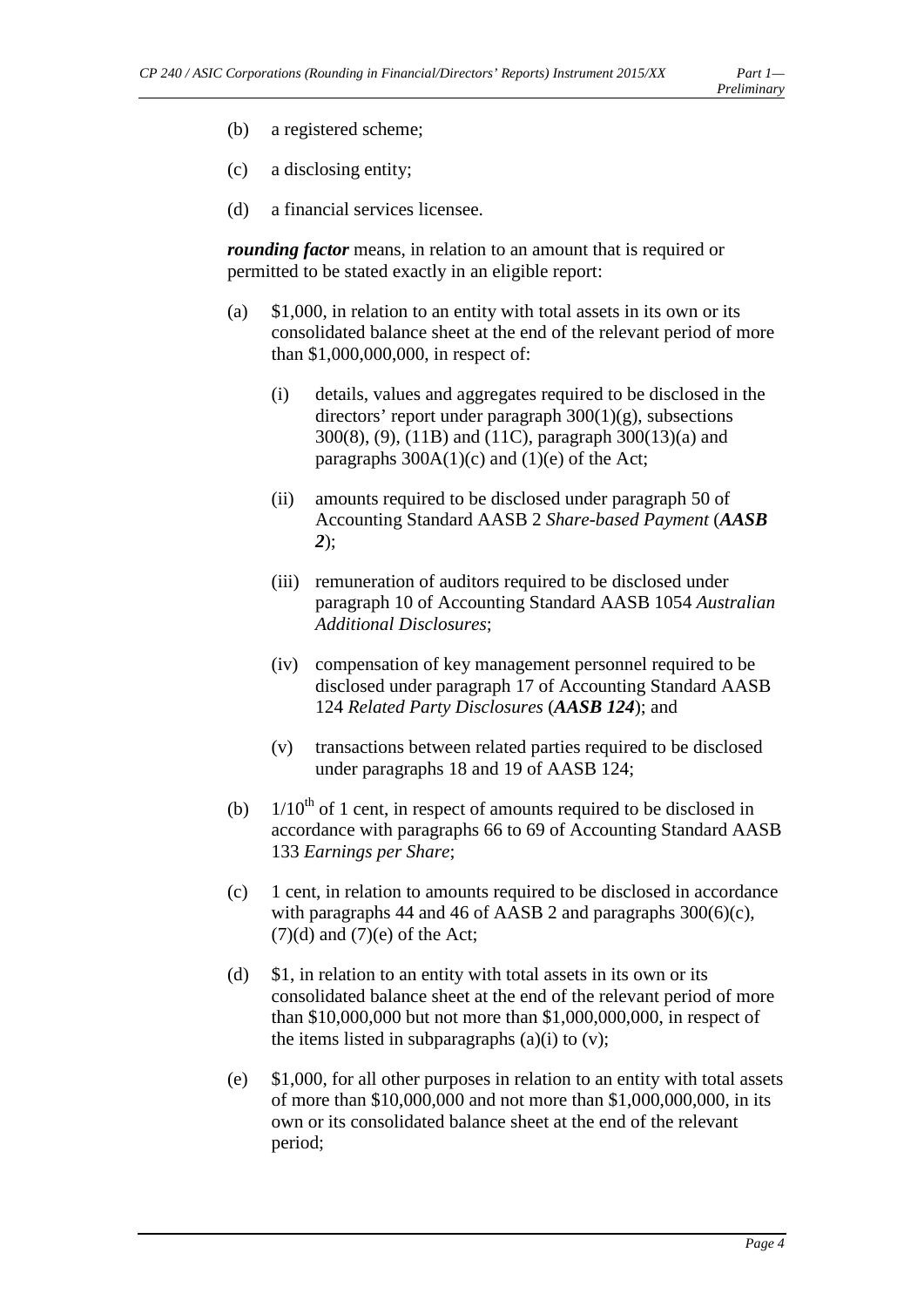- (f) \$100,000, for all other purposes in relation to an entity with total assets of more than \$1,000,000,000 and not more than \$10,000,000,000, in its own or its consolidated balance sheet at the end of the relevant period;
- (g) \$1,000,000, for all other purposes in relation to an entity with total assets of more than \$10,000,000,000, in its own or its consolidated balance sheet at the end of the relevant period.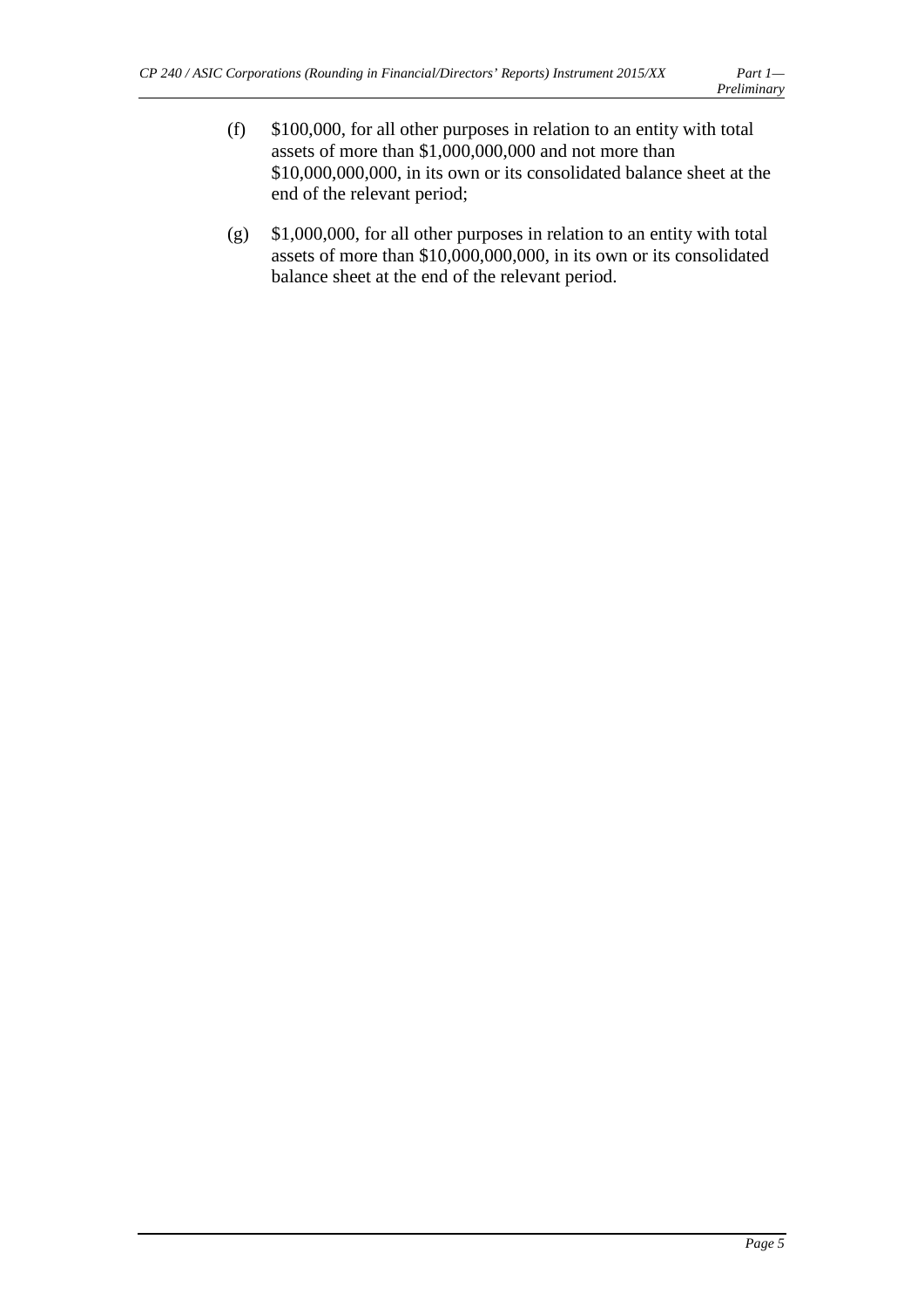### <span id="page-5-0"></span>**Part 2—Order and exemption**

#### <span id="page-5-1"></span>**5 Relief and exemption from disclosing exact amounts in a report**

(1) An entity does not have to comply with Part 2M.3 and Part 7.8 of the Act to the extent that those Parts require amounts required or permitted to be set out in an eligible report for a financial year (the *relevant period*) or half-year (the *relevant period*) to be stated exactly.

*Where the relief or exemption applies*

- (2) The relief or exemption in subsection (1) may be relied on where all of the following apply:
	- (a) the balance sheet or consolidated balance sheet for the entity for the relevant period indicates that the entity or the consolidated entity has total assets of more than \$10,000,000;
	- (b) the eligible report includes in substitution for an amount that would otherwise be required or permitted to be set out exactly:
		- (i) if the amount is half or less than half the rounding factor or alternative rounding factor—"nil" or the equivalent thereof; or
		- (ii) in any other case, the amount rounded up or down to the nearest whole number multiple of the rounding factor or alternative rounding factor;
	- (c) where an alternative rounding factor is applied under paragraph (b)(ii) instead of a rounding factor in relation to an amount, the alternative rounding factor is also applied in relation to every other amount in the eligible report for which the rounding factor is relevant;
	- (d) where an amount is substituted under paragraph (b), the corresponding amount in respect of the comparative financial year or half-year is also shown in accordance that paragraph;
	- (e) where amounts are rounded to the nearest \$100,000 in accordance with subparagraph (b)(ii), those amounts are presented in the form of a whole number of millions of dollars and one place of decimals representing hundreds of thousands of dollars, with a clear indication that the amounts are presented in millions of dollars (for example, in column headings or by placing the word "million" after the amounts);
	- (f) none of the substitution or rounding of amounts in accordance with paragraphs (b) to (d) have the potential to adversely affect: